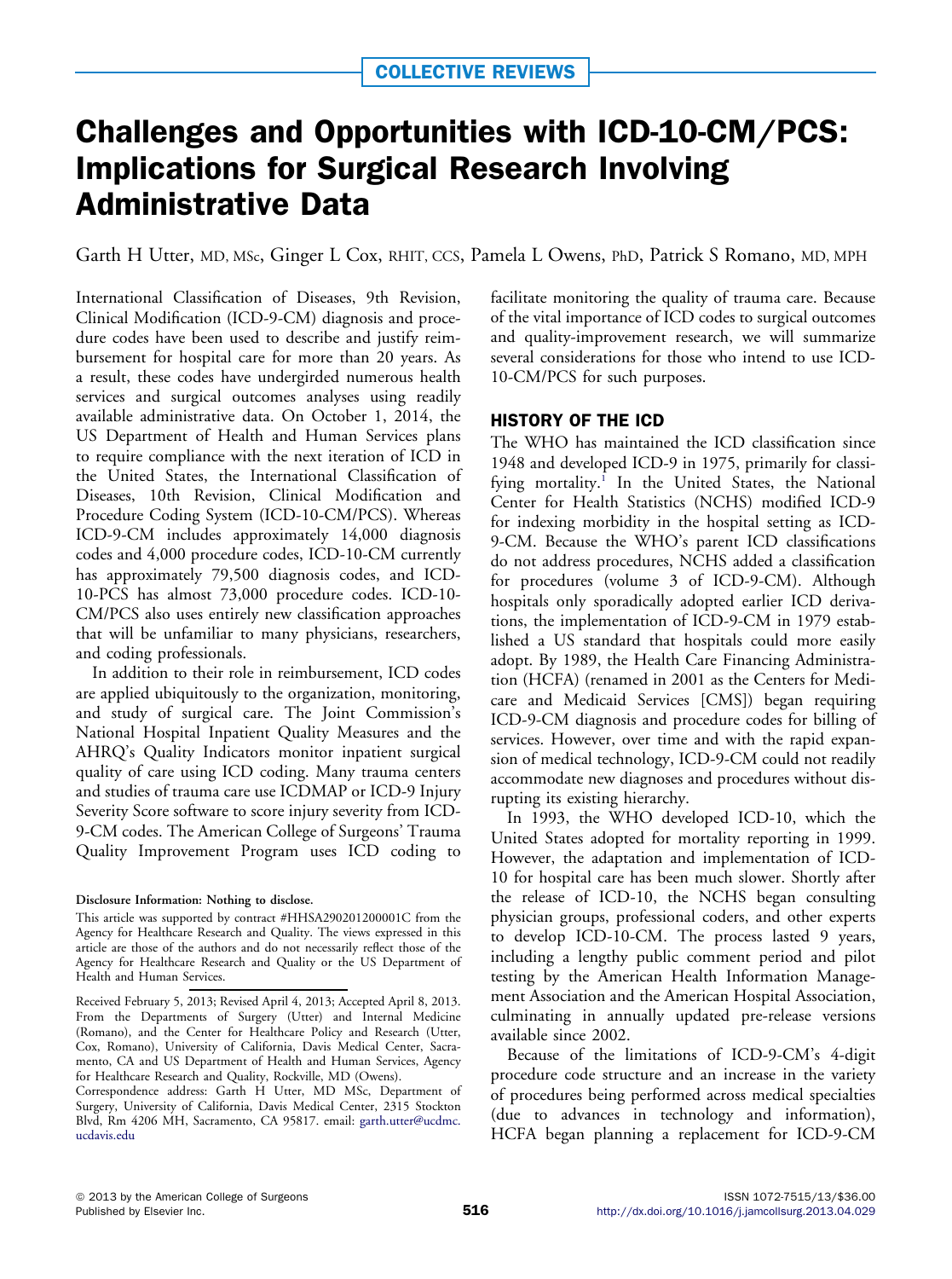#### Abbreviations and Acronyms

| $CM = Clinical Modification$                       |
|----------------------------------------------------|
| $CMS = Centers$ for Medicare and Medicaid Services |
| $GEM = General Equivalence Mapping$                |
| $HCFA = Health Care Financial Administration$      |
| $NCHS = National Center for Health Statistics$     |
| $PCS = Procedure Coding System$                    |

volume 3 in 1990. The AMA initially expressed interest in jointly developing a classification to replace both ICD-9-CM volume 3 (used for hospital billing) and the AMA's CPT system (used for physician billing and outpatient procedure coding), but ultimately opted instead to restructure CPT. The HCFA contracted with 3M Health Information Systems to develop ICD-10- PCS in 1995. Using an open process, HCFA convened a Technical Advisory Panel with representatives from numerous specialty organizations, including the American College of Surgeons, as they developed and modified ICD-10-PCS before its release in 1998.<sup>[2](#page-9-0)</sup>

The US Department of Health and Human Services originally planned for ICD-10-CM/PCS to replace ICD-9-CM in 2008, but the conversion was delayed after several impact analyses<sup>[3](#page-9-0)</sup> and requests by physician and other health care provider organizations. The final implementation date is set for October 1,  $2014,44$  $2014,44$  $2014,44$  with many stakeholders already having invested substantially in the conversion process.<sup>5</sup>

## STRUCTURE OF ICD-9-CM AND ICD-10-CM/PCS

ICD-9-CM has 3 main components: volume 1 is a tabular list of diagnosis codes; volume 2 is an alphabetical index that includes terms not used in the tabular list; and volume 3 has both a tabular list and alphabetical index of procedure codes. The diagnosis codes are organized into 17 chapters with supplementary classifications for "factors influencing health status and contact with health services" (V codes) and "external causes of injury and poisoning" (E codes) ([Fig. 1\)](#page-2-0). Diagnosis codes other than the V and E codes have 3 to 5 numeric characters, with a decimal point always after the third character. V codes always begin with a "V" followed by 2 or 3 numbers, with a decimal after the second number, and E codes always begin with an "E" followed by 3 or 4 numbers, with a decimal after the third number. Procedure codes are usually 4 digits (occasionally 3), all numbers, with a decimal point after the second digit.

ICD-9-CM is primarily a numeric system, but one that effectively treats the numbers as strings. Proper use involves leading zeros before a decimal point and trailing zeros after one. Omission of the decimal point or leading/trailing zeros,

as can occur with electronic conversion of data between different software formats, risks substantial confounding of the coded information. Additionally, ICD-9-CM does not specify some important permutations of conditions and procedures and almost never indicates the side of the body or such anatomic details as which digit(s) are involved in a condition/procedure affecting an extremity.

In contrast, ICD-10-CM/PCS offers a standard uniform format and increased specificity when describing diagnoses and procedures. ICD-10-CM only encompasses diagnosis codes (including external causes and other factors) organized into 21 chapters ([Fig. 1](#page-2-0)). The codes have 3 to 7 alphanumeric characters, with the first always being a letter and the decimal point after the third character ([Fig. 2\)](#page-3-0). The "external causes of morbidity" are represented by a first character "V," "X," "W," or "Y," and "factors influencing health status and contact with health services" with a first character "Z" (formerly E and V codes, respectively). Because the first character is always a letter, it can be an "I" or an "O," which new users might confuse as a "1" or a "0."

ICD-10-PCS procedure codes are organized into 16 sections [\(Fig. 3\)](#page-4-0), and the codes always contain 7 characters, any of which can be numbers or letters ([Fig. 4\)](#page-5-0). No decimal points are used. Because the characters can be either numbers or letters, the developers omitted "I" and "O" from the available characters to avoid confusion with "1" and "0." The first character indicates the section of ICD-10-PCS. Although most codes that apply to surgical care are encompassed within the Medical and Surgical section, users should be aware that other sections might also be relevant. For example, obstetrical procedures, invasive monitoring, hemodialysis, nuclear medicine and radiation oncology treatment, and imaging procedures all are found in other sections; and mechanical ventilation, cardiopulmonary resuscitation, and extracorporeal membrane oxygenation are classified in section 5, Extracorporeal Assistance and Performance [\(Fig. 3\)](#page-4-0).

The subsequent characters behave semi-independently and each has a particular function, depending on the section. In the Medical and Surgical section (exemplified in [Fig. 4\)](#page-5-0), the third character, the "root operation," describes what action was done during the procedure [\(Table 1\)](#page-6-0). The definitions of the root carry specific language that can make a critical difference in which code most appropriately describes a procedure.

ICD-10-PCS involves a fundamentally different approach to classifying procedures than the approaches used in ICD-9-CM and CPT. Instead of designating one code to encompass the totality of a procedure, ICD-10-PCS captures each distinct portion of a procedure with a different code. For example, a typical pancreaticoduodenectomy (ie,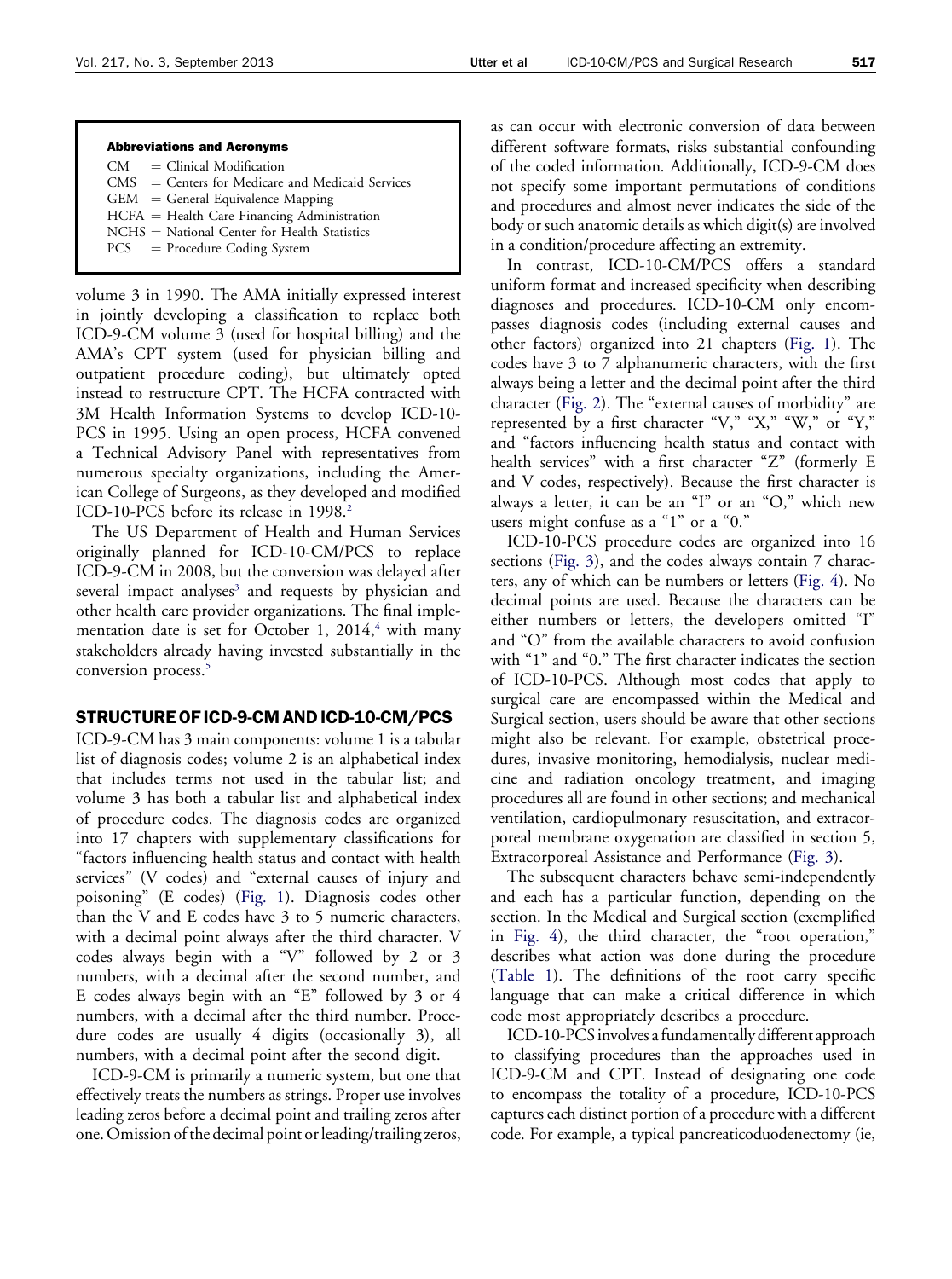<span id="page-2-0"></span>

| ICD-9-CM       |           |                                                                                                                 | $ICD-10-CM$    |            |                                                                                                           |  |  |
|----------------|-----------|-----------------------------------------------------------------------------------------------------------------|----------------|------------|-----------------------------------------------------------------------------------------------------------|--|--|
| <b>Chapter</b> | Codes     | <b>Descriptions</b>                                                                                             | <b>Chapter</b> | Codes      | <b>Descriptions</b>                                                                                       |  |  |
| 1              | 001-139   | Infectious and Parasitic Diseases                                                                               |                | A00-B99    | Certain Infectious and Parasitic Diseases                                                                 |  |  |
| $\overline{2}$ | 140-239   | Neoplasms                                                                                                       | $\overline{2}$ | C00-D49    | Neoplasms                                                                                                 |  |  |
| 3              | 240-279   | Endocrine, Nutritional, and Metabolic<br>Diseases and Immunity Disorders                                        | 3              | D50-D89    | Diseases of the Blood and Blood-forming<br>Organs and Certain Disorders Involving the<br>Immune Mechanism |  |  |
| $\overline{4}$ | 280-289   | Diseases of Blood and Blood-Forming<br>Organs                                                                   |                | E00-E89    | Endocrine, Nutritional and Metabolic<br><b>Diseases</b>                                                   |  |  |
| 5              | 290-319   | <b>Mental Disorders</b>                                                                                         | .5             | F01-F99    | Mental, Behavioral and Neurodevelopmental<br>Disorders                                                    |  |  |
|                |           |                                                                                                                 | 6              | G00-G99    | Diseases of the Nervous System                                                                            |  |  |
| 6              | 320-389   | Diseases of Nervous System and Sense<br>Organs                                                                  | 7              | H00-H59    | Diseases of the Eye and Adnexa                                                                            |  |  |
|                |           |                                                                                                                 | 8              | H60-H95    | Diseases of the Ear and Mastoid Process                                                                   |  |  |
| $\overline{7}$ | 390-459   | Diseases of Circulatory System                                                                                  | $\mathbf Q$    | I00-I99    | Diseases of the Circulatory System                                                                        |  |  |
| 8              | 460-519   | Diseases of Respiratory System                                                                                  | 10             | J00-J99    | Diseases of the Respiratory System                                                                        |  |  |
| 9              | 520-579   | Diseases of Digestive System                                                                                    | 11             | K00-K95    | Diseases of the Digestive System                                                                          |  |  |
| 10             | 580-629   | Diseases of Genitourinary System                                                                                | 12             | $LOO-L99$  | Diseases of the Skin and Subcutaneous<br>Tissue                                                           |  |  |
| 11             | 630-677   | Complications of Pregnancy, Childbirth,<br>and the Puerperium                                                   | 13             | M00-M99    | Diseases of the Musculoskeletal System and<br><b>Connective Tissue</b>                                    |  |  |
| 12             | 680-709   | Diseases of Skin and Subcutaneous Tissue                                                                        | 14             | N00-N99    | Diseases of the Genitourinary System                                                                      |  |  |
| 13             | 710-739   | Diseases of Musculoskeletal and<br><b>Connective Tissue</b>                                                     | 15             | $O$ 00-O9A | Pregnancy, Childbirth and the Puerperium                                                                  |  |  |
| 14             | 740-759   | <b>Congenital Anomalies</b>                                                                                     | 16             | P00-P96    | Certain Conditions Originating in the<br>Perinatal Period                                                 |  |  |
| 15             | 760-779   | Certain Conditions Originating in the<br>Perinatal Period                                                       | 17             | Q00-Q99    | Congenital Malformations, Deformations<br>and Chromosomal Abnormalities                                   |  |  |
| 16             | 780-799   | Symptoms, Signs, and Ill-defined<br>Conditions                                                                  | 18             | R00-R99    | Symptoms, Signs and Abnormal Clinical and<br>Laboratory Findings, Not Elsewhere<br>Classified             |  |  |
| 17             | 800-999   | Injury and Poisoning                                                                                            | 19             | S00-T88    | Injury, Poisoning and Certain Other<br>Consequences of External Causes                                    |  |  |
|                | V01-V86   | Supplementary Classification of Factors<br>Influencing Health Status and Contact with<br><b>Health Services</b> | 20             | V00-Y99    | <b>External Causes of Morbidity</b>                                                                       |  |  |
|                | E800-E999 | Supplementary Classification of External<br>Causes of Injury and Poisoning                                      | 21             | Z00-Z99    | Factors Influencing Health Status and<br><b>Contact With Health Services</b>                              |  |  |

Figure 1. Overall organization of ICD-9-CM Volume 1 and ICD-10-CM diagnosis codes. Arrows indicate the predominant chapters in ICD-10-CM of ICD-9-CM concepts. All relationships are approximate and some ICD-9-CM codes do not translate perfectly into ICD-10-CM.

Whipple procedure) would require not just 1 code (eg, 52.7 in ICD-9-CM), but 5 or more codes, including "excision of pancreas" (0FBG), "resection of duodenum" (0DT9), "bypass of common bile duct" (0F19), "bypass of stomach" (0D16), and "bypass of pancreas" (0F1D). The ICD-10-PCS Official Guidelines for Coding and Reporting instruct coders to select all applicable codes that constitute the procedure, but components inherent to another procedure already being coded should not be separately coded.<sup>6</sup> For example, if a splenectomy were performed and coded, then the incision to access the spleen should not be separately coded because the splenectomy code encompasses the incision. However, the guidelines also instruct coders to code multiple procedures if the same root operation applies to distinct values of the body part or body site characters, if more than one root operation with distinct objectives is performed on the same body part, or if a root operation applies to an attempted approach but conversion

to another approach was necessary. Inherent to these differences, procedure eponyms will no longer apply in ICD-10-PCS.

## AVAILABLE TOOLS TO ASSIST IN CONVERTING CODES

Fortunately, users of ICD-9-CM will not be summarily abandoned with the implementation of ICD-10-CM/ PCS. With the assistance of 3M, NCHS and CMS have created text files called "General Equivalence Mappings" (GEMs) to optimize the process of forward and backward conversion between the 2 classification systems. The mappings are publicly available from the CMS website.<sup>7</sup> CMS plans to provide the GEM files for 3 years after the implementation of the ICD-10- CM/PCS code sets. Although use of GEMs might not be necessary for investigators attempting to convert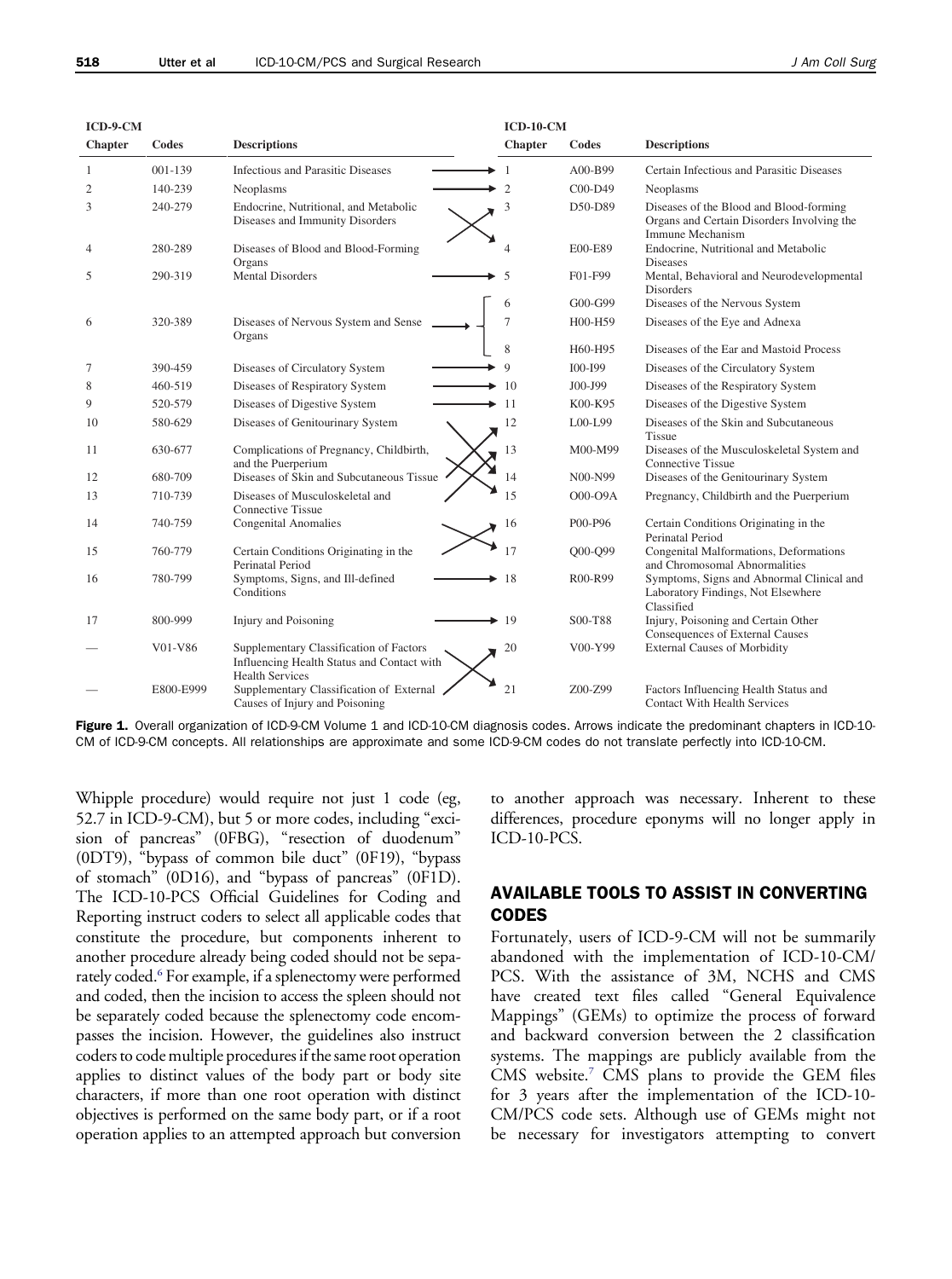<span id="page-3-0"></span>

Figure 2. Structure of ICD-10-CM diagnosis codes, using "concussion with loss of consciousness of 30 minutes or less" as an example. The first character designates the chapter, and the first 3 characters together indicate the general category of the diagnosis. The fourth through sixth characters provide additional specification of the diagnosis (eg, cause or anatomic site), and the seventh character qualifies the code according to such characteristics as the type of encounter, the trimester of a pregnancy, or the nature of a fracture. When a seventh character is necessary but a fourth, fifth, or sixth is not, intervening characters are represented by an "X."

a relatively small number of codes, they are an invaluable resource for formally mapping larger or more complex sets of codes, as might be relevant for quality measures, widely used measurement tools (eg, injury classification and scoring), or other large-scale projects that use administrative data.

Conversion using GEMs is not necessarily a simple one-to-one translation, but instead involves "reference mapping." which yields a set of potentially relevant codes that the GEMs user must then evaluate. The mappings address both conversion of ICD-9-CM codes to ICD-10-CM/PCS ("forward mapping") and vice versa ("backward mapping"). Users can evaluate the conversion process by "reverse mapping," using the mapped codes to determine all of the possibilities in the original system: if determining relevant codes in ICD-10-CM/PCS for a given ICD-9-CM code, reverse mapping would take the mapped ICD-10-CM/PCS codes and yield additional ICD-9-CM codes for evaluation. The GEMs also provide flags indicating whether the mapping is approximate or exact, when no code can be mapped, and when codes in one system map to combinations of codes in the other.

The GEM users should carefully consider the output produced by GEM reference mapping rather than blindly accept it.<sup>8</sup> For example, the  $540.0$  diagnosis code in ICD-9-CM ("acute appendicitis with generalized peritonitis") maps unambiguously to K35.2 ("acute appendicitis with generalized peritonitis") in ICD-10-CM, but 540.1 ("acute appendicitis with peritoneal abscess") maps to K35.3 ("acute appendicitis with localized peritonitis"), which surgeons would consider a quite different entity.

## IMPLICATIONS OF THE EXPANSION OF ICD-10-CM

There are 2 main features of ICD-10-CM that merit attention: the classification system is different (ie, ICD-9-CM codes are not retained in the ICD-10- CM framework) and the number of available codes is vastly increased, largely from subspecification of topics already in routine use. With the exception that the chapter for diseases of the nervous system and sense organs is now subdivided into separate chapters for the nervous system, eye and adnexa, and ear and mastoid process, the broad groupings of ICD-10-CM will appear familiar to ICD-9-CM users. Although the codes themselves are different, some-particularly infectious disease, neoplasm, eye, and ear codes—follow the same conceptual patterns as in ICD-9-CM, and others—such as obstetrical codes—differ substantially in their organization.

More noticeably, ICD-10-CM has vastly more options to specify diagnoses. For example, ICD-9-CM offers 60 options for coding diabetes mellitus and ICD-10-CM offers 206. Much of the additional specificity concerns permutations of specific complications and the type of diabetes ("due to underlying condition," "drug or chemical induced," "type 1," "type 2," or "other specified"). Injury diagnoses are particularly specific, accounting for almost 40,000 codes, or approximately 50% of all diagnoses, in ICD-10-CM. Many ICD-10-CM codes can be subspecified as to whether the diagnosis pertained to an "initial encounter," "subsequent encounter," or "sequela" (seventh character "A," "D," or "S," respectively).

# CHALLENGES INHERENT TO THE CONSTRUCT OF ICD-10-PCS

#### Loss of disease-specific procedure codes

ICD-10-PCS codes are essentially agnostic with regard to the underlying disease process. This is often not true in ICD-9-CM, which allows for such procedures as hernia repairs (53.xx), "other repair of aneurysm" (39.25), "other cataract extraction" (13.6x), and "reclosure of postoperative disruption of abdominal wall" (54.61), as well as procedures characterized by the absence of disease, such as "incidental appendectomy" (47.1x). This issue lends ambiguity to procedure coding in that one procedure might be associated with multiple diseases and multiple procedure codes can apply to one disease process. Users will need to rely more heavily on logic that requires a diagnosis code in addition to a procedure code of interest to ensure that they have captured the relevant subset of records.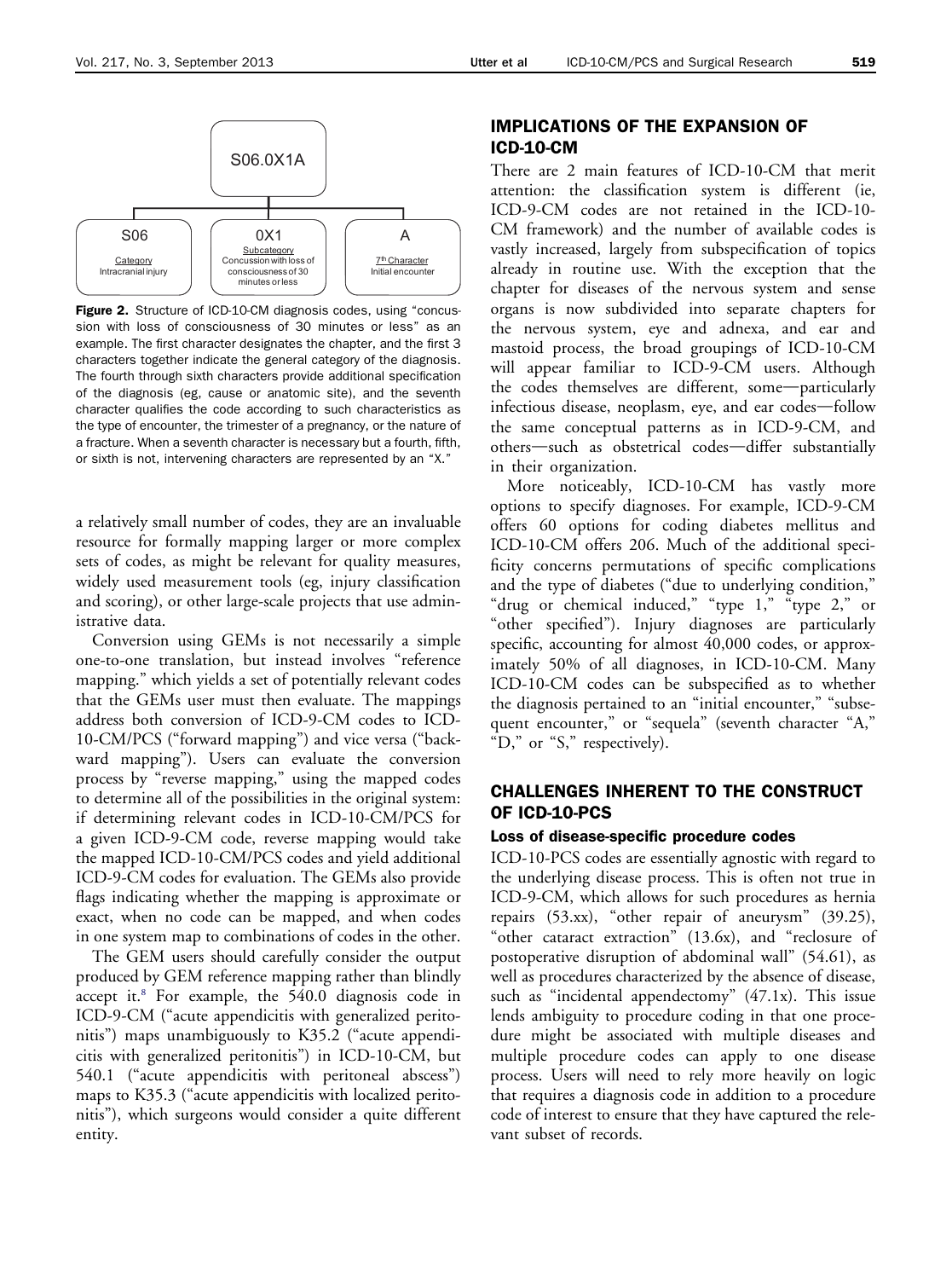| ГD. | 'M<br>$9.0^{\circ}$ |
|-----|---------------------|
|-----|---------------------|

| <b>Chapter</b> | Codes     | <b>Descriptions</b>                                          | <b>Section</b>          | <b>Descriptions</b>                                  |
|----------------|-----------|--------------------------------------------------------------|-------------------------|------------------------------------------------------|
| $00\,$         | $00\,$    | Procedures and Interventions, Not Elsewhere<br>Classified    | $\boldsymbol{0}$        | Medical and Surgical<br>Central Nervous System<br>0  |
| 1              | $01-05$   | Operations on the Nervous System                             |                         | 1<br>Peripheral Nervous System                       |
|                |           |                                                              |                         | $\overline{c}$<br><b>Heart and Great Vessels</b>     |
| 2              | 06-07     | Operations on the Endocrine System                           |                         | 3<br><b>Upper Arteries</b>                           |
|                |           |                                                              |                         | 4<br><b>Lower Arteries</b>                           |
| 3              | $08-16$   | Operations on the Eye -                                      |                         | 5<br><b>Upper Veins</b>                              |
|                |           |                                                              |                         | 6<br>Lower Veins                                     |
| 3A             | 17        | Other Miscellaneous Diagnostic and<br>Therapeutic Procedures |                         | 7<br>Lymphatic and Hemic Systems<br>8<br>Eye         |
| 4              | 18-20     | Operations on the Ear ·                                      |                         | 9<br>Ear, Nose, Sinus                                |
|                |           |                                                              |                         | B<br>Respiratory System                              |
| 5              | 21-29     | Operations on the Nose, Mouth, and Pharynx <                 |                         | $\overline{C}$<br>Mouth and Throat                   |
|                |           |                                                              |                         | D<br>Gastrointestinal System                         |
| 6              | $30 - 34$ | Operations on the Respiratory System                         |                         | F<br>Hepatobiliary System and Pancreas               |
|                |           |                                                              |                         | G<br>Endocrine System                                |
| 7              | 35-39     | Operations on the Cardiovascular System                      |                         | H<br>Skin and Breast                                 |
|                |           |                                                              |                         | $\mathbf{J}$<br>Subcutaneous Tissue and Fascia       |
| 8              | 40-41     | Operations on the Hemic and Lymphatic                        |                         | $\bf K$<br><b>Muscles</b>                            |
|                |           | Systems                                                      |                         | L<br>Tendons                                         |
| 9              | 42-54     | Operations on the Digestive System.                          |                         | М<br>Bursae and Ligaments                            |
|                |           |                                                              |                         | $\mathbf N$<br>Head and Facial Bones                 |
| 10             | 55-59     | Operations on the Urinary System                             |                         | $\mathbf{P}$<br><b>Upper Bones</b>                   |
|                |           |                                                              |                         | Q<br>Lower Bones                                     |
| 11             | $60 - 64$ | Operations on the Male Genital Organs                        |                         | $\mathbb R$<br><b>Upper Joints</b>                   |
| 12             | 65-71     | Operations on the Female Genital Organs                      |                         | S<br>Lower Joints                                    |
|                |           |                                                              |                         | T<br><b>Urinary System</b>                           |
| 13             | 72-75     | <b>Obstetrical Procedures</b>                                |                         | U<br>Female Reproductive System                      |
|                |           |                                                              |                         | V<br>Male Reproductive System                        |
| 14             | 76-84     | Operations on the Musculoskeletal System                     |                         | W<br>Anatomical Regions, General                     |
|                |           |                                                              |                         | $\mathbf X$<br>Anatomical Regions, Upper Extremities |
| 15             | 85-86     | Operations on the Integumentary System                       |                         | Y<br>Anatomical Regions, Lower Extremities           |
|                |           |                                                              |                         | Obstetrics                                           |
|                |           |                                                              | $\overline{\mathbf{c}}$ | Placement                                            |
|                |           |                                                              | 3                       | Administration                                       |
|                |           |                                                              | 4                       | Measurement and Monitoring                           |
|                |           |                                                              | 5                       | Extracorporeal Assistance and Performance            |
| 16             | 87-99     | Miscellaneous Diagnostic and Therapeutic                     | 6                       | <b>Extracorporeal Therapies</b>                      |
|                |           | Procedures                                                   | 7                       | Osteopathic                                          |
|                |           |                                                              | 8                       | <b>Other Procedures</b>                              |
|                |           |                                                              | 9                       | Chiropractic                                         |
|                |           |                                                              | $\, {\bf B}$            | Imaging                                              |
|                |           |                                                              | ${\bf C}$               | Nuclear Medicine                                     |
|                |           |                                                              | $\mathbf D$             | Radiation Oncology                                   |
|                |           |                                                              | $\mathbf F$             | Physical Rehabilitation and Diagnostic Audiology     |
|                |           |                                                              | ${\bf G}$               | Mental Health                                        |
|                |           |                                                              | $\,$ H                  | <b>Substance Abuse Treatment</b>                     |

**ICD-10-PCS** 

Figure 3. Overall organization of ICD-9-CM Volume 3 and ICD-10-PCS procedure codes. Arrows indicate the predominant section/body system(s) in ICD-10-PCS of ICD-9-CM concepts. All relationships are approximate. Codes from some ICD-9-CM chapters (particularly 00 and 3A) and ICD-10-PCS sections/body systems have multiple locations in the other system, and many codes in ICD-9-CM do not translate perfectly to ICD-10-PCS due to the latter's markedly different structure.

<span id="page-4-0"></span>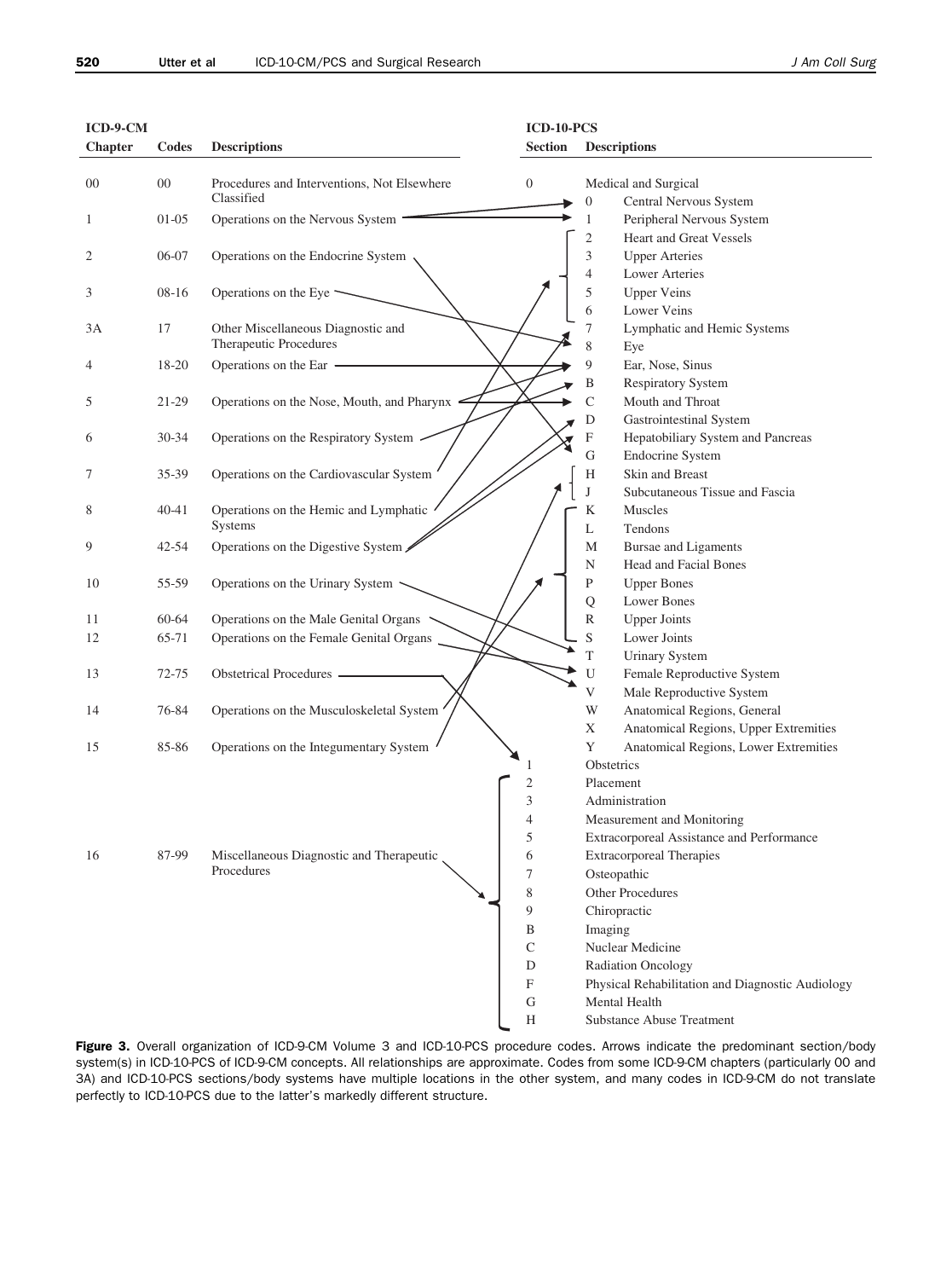<span id="page-5-0"></span>

Figure 4. Structure of ICD-10-PCS procedure codes in the Medical and Surgical section using left mastectomy as an example. The first character identifies the relevant part of the overall classification; the second indicates which general system of the body is involved; the third designates the root operation, or action, involved; the fourth specifies which part of the body was involved; the fifth describes the operative approach; the sixth details whether a device was left in the patient (and the type); and the seventh describes additional information, such as the type of graft used or the destination of a bypass.

#### Capturing the salient elements of a procedure

In some instances, users of ICD-10-PCS will no longer be able to select records on the basis of an all-encompassing single procedure code, such as they could with ICD-9- CM. This difference might best be addressed by focusing on the signature or defining portion(s) of a procedure. For example, allogeneic pancreas transplantation can be captured with the 0FYG0Z0 code independent of whether bladder or enteric drainage of the exocrine secretions is involved, and adhesiolysis for a small bowel obstruction can be captured with the 0DN80ZZ code (perhaps along with the 0DNA0ZZ and 0DNB0ZZ codes specifying release of the jejunum and ileum, respectively) whether or not a segment of bowel is resected.

In other cases, ICD-10-PCS does not readily allow detection of all instances of certain procedures. "Resection of the pancreas" (0FTG) implies removal of the duodenum and distal common bile duct and would identify pancreaticoduodenectomy, but it would only capture the subset of such procedures in which the entire pancreas was resected. Identifying the more typical pancreaticoduodenectomy procedure that involves removal of only the proximal pancreas would require a combination of "excision of the pancreas" (0FBG) and "excision/resection of the duodenum" (0DB9/0DT9), but these codes will not cleanly capture pancreaticoduodenectomy procedures because the 0FBG and 0DB9 codes are not specific to the portions of those organs removed during pancreaticoduodenectomy. Users will need to pay careful attention to the logic of procedure code selection, and it might be worthwhile to petition the ICD-10-CM/PCS Coordination and Maintenance Committee about such problems (eg, to consider separating the head of the pancreas from the remainder of the organ as separate body parts, ie, the

fourth character). However, a countervailing advantage is the potential to capture procedures with quite specific characteristics, for example, pylorus-preserving pancreaticoduodenectomy during which no drains are placed.

### Importance of the root operation character

Users should familiarize themselves with the specific definitions of the 31 root operations in the Medical and Surgical Section ([Table 1](#page-6-0)) because of their critical role. For example, "excision" specifically refers to the partial removal of a body part and "resection" to the complete removal of a body part. This might lead to confusion on the part of surgeons about how to identify such procedures as "incisional biopsy," which should be coded using the "excision" root. Similarly, both subtotal thyroidectomy and subtotal gastrectomy procedures would be coded as "excisions" rather than "resections." Other counterintuitive examples include tracheostomy, for which the most appropriate root character is "bypass;" colostomy, which can be coded with either "drainage" or "bypass" roots; amputations, which are considered as "detachment;" and vaginal or cesarean delivery, which are coded as "extraction of products of conception."

The Official Guidelines for Coding and Reporting establish that coders are responsible for applying the correct root character independent of the wording the physician uses,<sup>[6](#page-9-0)</sup> which can lead to queries and communication problems between coders and clinicians. In some instances, it might not be clear which aspect of a proce-dure should prevail in selecting the root operation.<sup>[9](#page-10-0)</sup> For example, repair of an abdominal aortic aneurysm might be interpreted to involve a "bypass," "replacement," or "supplement" root operation. Apparently, the "repair" root should be reserved for circumstances in which none of the other roots apply.<sup>[10](#page-10-0)</sup>

#### Nuances of the approach character

Coders select from 7 different possibilities for the approach (reduced from 13 in an earlier version of ICD-10-PCS<sup>11</sup>): open, percutaneous, percutaneous endoscopic, via natural or artificial opening, via a natural or artificial opening endoscopic, via natural or artificial opening with percutaneous endoscopic assistance, and external. Most laparoscopic and thoracoscopic procedures would be coded as involving a "percutaneous endoscopic" approach, and most esophagogastroduodenoscopy and colonoscopy procedures would be coded with the "via a natural or artificial opening endoscopic" approach. However, some areas of uncertainty remain, such as whether an incision for an operation constitutes an open or percutaneous approach (eg, incision and drainage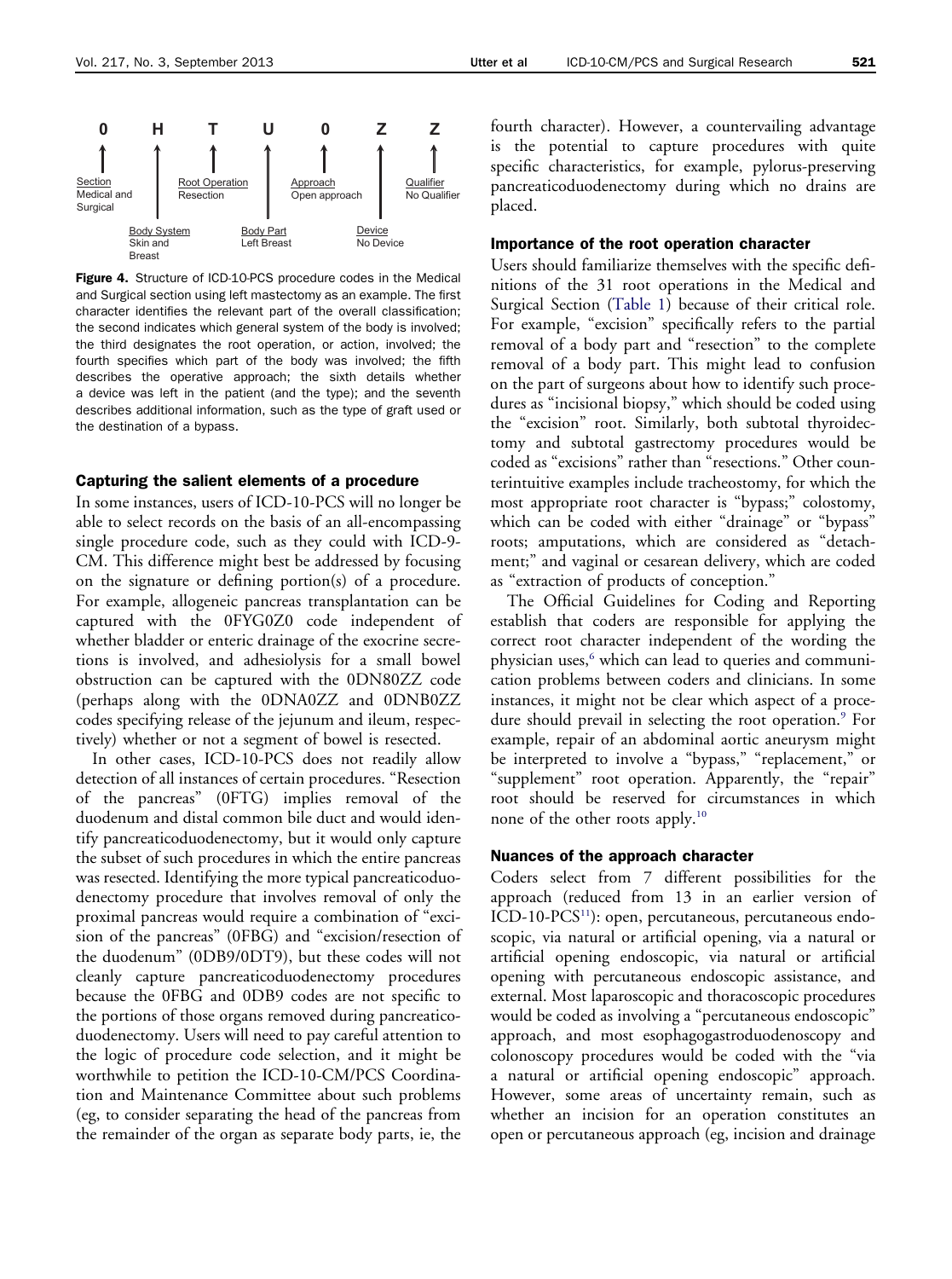| <b>Root operation</b> | <b>Definition</b>                                                                                                                                                                                  | <b>Explanation</b>                                                                                                                                                                                                                                         | <b>Examples</b>                                                                                |  |  |
|-----------------------|----------------------------------------------------------------------------------------------------------------------------------------------------------------------------------------------------|------------------------------------------------------------------------------------------------------------------------------------------------------------------------------------------------------------------------------------------------------------|------------------------------------------------------------------------------------------------|--|--|
| Alteration            | Modifying the anatomic structure<br>of a body part without affecting<br>the function of the body part                                                                                              | Principal purpose is to<br>improve appearance                                                                                                                                                                                                              | Face lift, breast<br>augmentation                                                              |  |  |
| <b>Bypass</b>         | Altering the route of passage of<br>the contents of a tubular body<br>part                                                                                                                         | Rerouting contents of a<br>body part to a downstream<br>area of the normal route, to<br>a similar route and body part,<br>or to an abnormal route and<br>dissimilar body part. Includes<br>one or more anastomoses, with<br>or without the use of a device | Coronary artery bypass,<br>colostomy formation                                                 |  |  |
| Change                | Taking out or off a device from a<br>body part and putting back an<br>identical or similar device in or<br>on the same body part without<br>cutting or puncturing the skin<br>or a mucous membrane | All CHANGE procedures are<br>coded using the approach<br>EXTERNAL                                                                                                                                                                                          | Urinary catheter change,<br>gastrostomy tube change                                            |  |  |
| Control               | Stopping, or attempting to stop,<br>postprocedural bleeding                                                                                                                                        | The site of the bleeding is coded<br>as an anatomical region and<br>not to a specific body part                                                                                                                                                            | Control of<br>post-prostatectomy<br>hemorrhage, control of<br>post-tonsillectomy<br>hemorrhage |  |  |
| Creation              | Making a new genital structure<br>that does not take over the<br>function of a body part                                                                                                           | Used only for sex change<br>operations                                                                                                                                                                                                                     | Creation of vagina in a<br>male, creation of penis<br>in a female                              |  |  |
| Destruction           | Physical eradication of all or a<br>portion of a body part by the<br>direct use of energy, force, or a<br>destructive agent                                                                        | None of the body part is<br>physically taken out                                                                                                                                                                                                           | Fulguration of rectal polyp,<br>cautery of skin lesion                                         |  |  |
| Detachment            | Cutting off all or a portion of the<br>upper or lower extremities                                                                                                                                  | The body part value is the<br>site of the detachment,<br>with a qualifier if applicable<br>to further specify the level<br>where the extremity was<br>detached                                                                                             | Below knee amputation,<br>disarticulation of<br>shoulder                                       |  |  |
| Dilation              | Expanding an orifice or the lumen<br>of a tubular body part                                                                                                                                        | The orifice can be a natural<br>orifice or an artificially<br>created orifice. Accomplished<br>by stretching a tubular body<br>part using intraluminal<br>pressure or by cutting part<br>of the orifice or wall of the<br>tubular body part                | Percutaneous transluminal<br>angioplasty,<br>pyloromyotomy                                     |  |  |
| Division              | Cutting into a body part, without<br>draining fluids and/or gases from<br>the body part, in order to separate<br>or transect a body part                                                           | All or a portion of the body<br>part is separated into two<br>or more portions                                                                                                                                                                             | Spinal cordotomy,<br>osteotomy                                                                 |  |  |
| Drainage              | Taking or letting out fluids and/or<br>gases from a body part                                                                                                                                      | The qualifier DIAGNOSTIC is<br>used to identify drainage<br>procedures that are biopsies                                                                                                                                                                   | Thoracentesis, incision<br>and drainage                                                        |  |  |
| Excision              | Cutting out or off, without replacement,<br>a portion of a body part                                                                                                                               | The qualifier DIAGNOSTIC is<br>used to identify excision<br>procedures that are biopsies                                                                                                                                                                   | Partial nephrectomy,<br>liver biopsy                                                           |  |  |
|                       |                                                                                                                                                                                                    |                                                                                                                                                                                                                                                            | (Continued)                                                                                    |  |  |

<span id="page-6-0"></span>

|         | Table 1. Definitions of Root Operations, the Third Character of ICD-10-PCS Procedure Codes in the Medical and Surgical |  |  |  |  |  |
|---------|------------------------------------------------------------------------------------------------------------------------|--|--|--|--|--|
| Section |                                                                                                                        |  |  |  |  |  |

(Continued)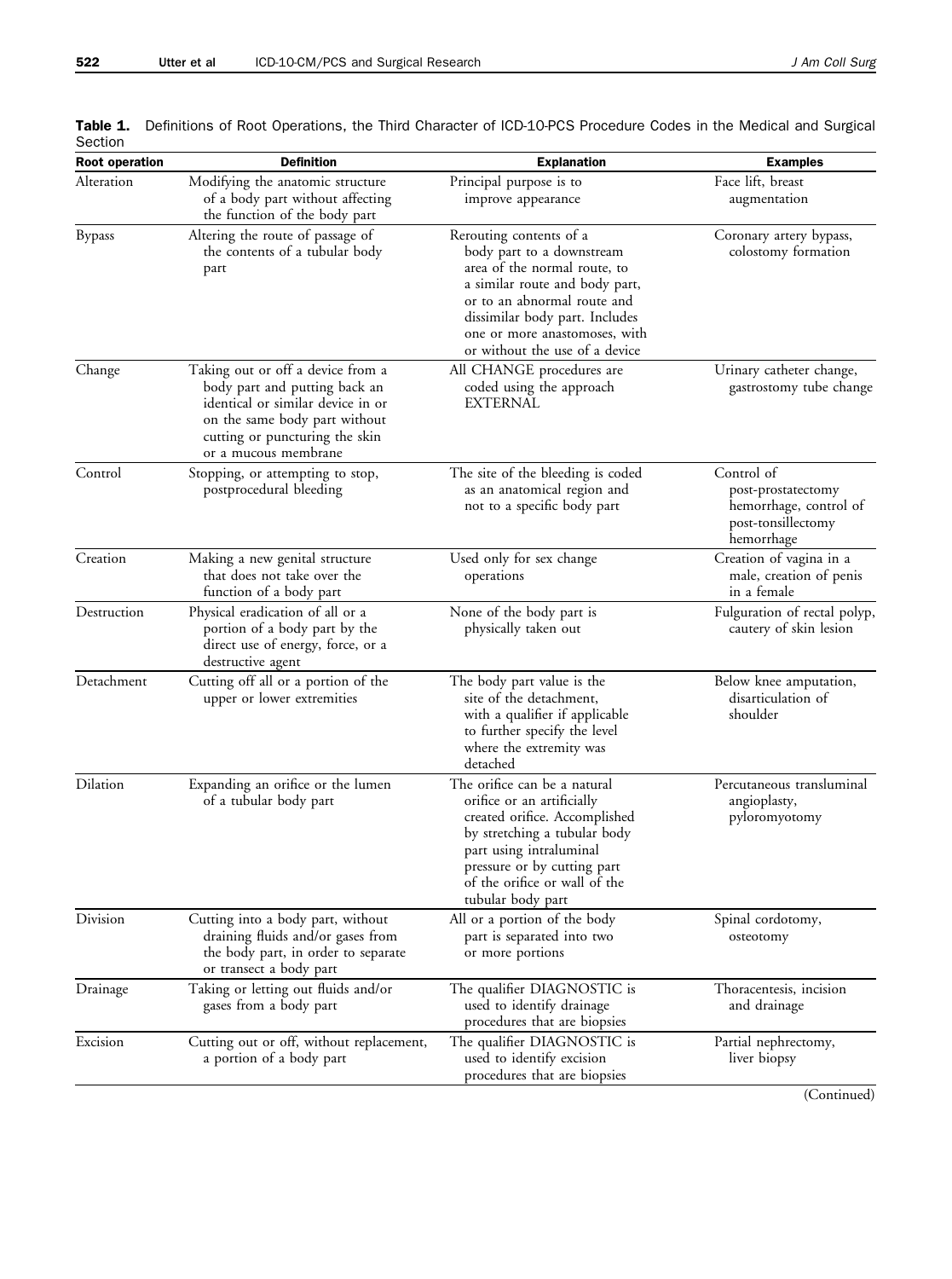| Root operation | <b>Definition</b>                                                                                                                                                             | <b>Explanation</b>                                                                                                                                                                                                                                                                | <b>Examples</b>                                                              |
|----------------|-------------------------------------------------------------------------------------------------------------------------------------------------------------------------------|-----------------------------------------------------------------------------------------------------------------------------------------------------------------------------------------------------------------------------------------------------------------------------------|------------------------------------------------------------------------------|
| Extirpation    | Taking or cutting out solid matter from<br>a body part                                                                                                                        | The solid matter may be an abnormal<br>byproduct of a biological function<br>or a foreign body; it may be imbedded<br>in a body part or in the lumen of a<br>tubular body part. The solid matter<br>may or may not have been previously<br>broken into pieces                     | Thrombectomy,<br>choledocholithotomy                                         |
| Extraction     | Pulling or stripping out or off all or a<br>portion of a body part by the use<br>of force                                                                                     | The qualifier DIAGNOSTIC is used<br>to identify extraction procedures that<br>are biopsies                                                                                                                                                                                        | Dilation and curettage,<br>vein stripping                                    |
| Fragmentation  | Breaking solid matter in a body part<br>into pieces                                                                                                                           | Physical force (e.g., manual, ultrasonic)<br>applied directly or indirectly is used<br>to break the solid matter into pieces.<br>The solid matter may be an abnormal<br>byproduct of a biological function or<br>a foreign body. The pieces of solid<br>matter are not taken out  | Extracorporeal shockwave<br>lithotripsy, transurethral<br>lithotripsy        |
| Fusion         | Joining together portions of an articular<br>body part rendering the articular body<br>part immobile                                                                          | The body part is joined together by<br>fixation device, bone graft, or<br>other means                                                                                                                                                                                             | Spinal fusion, ankle<br>arthrodesis                                          |
| Insertion      | Putting in a nonbiological appliance<br>that monitors, assists, performs, or<br>prevents a physiological function<br>but does not physically take the<br>place of a body part |                                                                                                                                                                                                                                                                                   | Insertion of radioactive<br>implant, insertion of<br>central venous catheter |
| Inspection     | Visually and/or manually exploring<br>a body part                                                                                                                             | Visual exploration may be performed<br>with or without optical<br>instrumentation. Manual<br>exploration may be performed<br>directly or through intervening<br>body layers                                                                                                       | Diagnostic arthroscopy,<br>exploratory laparotomy                            |
| Map            | Locating the route of passage of<br>electrical impulses and/or locating<br>functional areas in a body part                                                                    | Applicable only to the cardiac<br>conduction mechanism and<br>the central nervous system                                                                                                                                                                                          | Cardiac mapping,<br>cortical mapping                                         |
| Occlusion      | Completely closing an orifice or the<br>lumen of a tubular body part                                                                                                          | The orifice can be a natural<br>orifice or an artificially<br>created orifice                                                                                                                                                                                                     | Fallopian tube ligation,<br>ligation of inferior<br>vena cava                |
| Reattachment   | Putting back in or on all or a portion<br>of a separated body part to its<br>normal location or other suitable<br>location                                                    | Vascular circulation and<br>nervous pathways may<br>or may not be reestablished                                                                                                                                                                                                   | Reattachment of hand,<br>reattachment of avulsed<br>kidney                   |
| Release        | Freeing a body part from an abnormal<br>physical constraint by cutting or by<br>the use of force                                                                              | Some of the restraining tissue may<br>be taken out but none of the<br>body part is taken out                                                                                                                                                                                      | Adhesiolysis, carpal<br>tunnel release                                       |
| Removal        | Taking out or off a device from a<br>body part                                                                                                                                | If a device is taken out and a similar<br>device put in without cutting<br>or puncturing the skin or mucous<br>membrane, the procedure is coded<br>to the root operation CHANGE.<br>Otherwise, the procedure for taking<br>out a device is coded to the root<br>operation REMOVAL | Drainage tube removal,<br>cardiac pacemaker<br>removal                       |
| Repair         | Restoring, to the extent possible, a<br>body part to its normal anatomic<br>structure and function                                                                            | Used only when the method to<br>accomplish the repair is not<br>one of the other root operations                                                                                                                                                                                  | Colostomy takedown,<br>suture of laceration                                  |

#### Table 1. Continued

(Continued)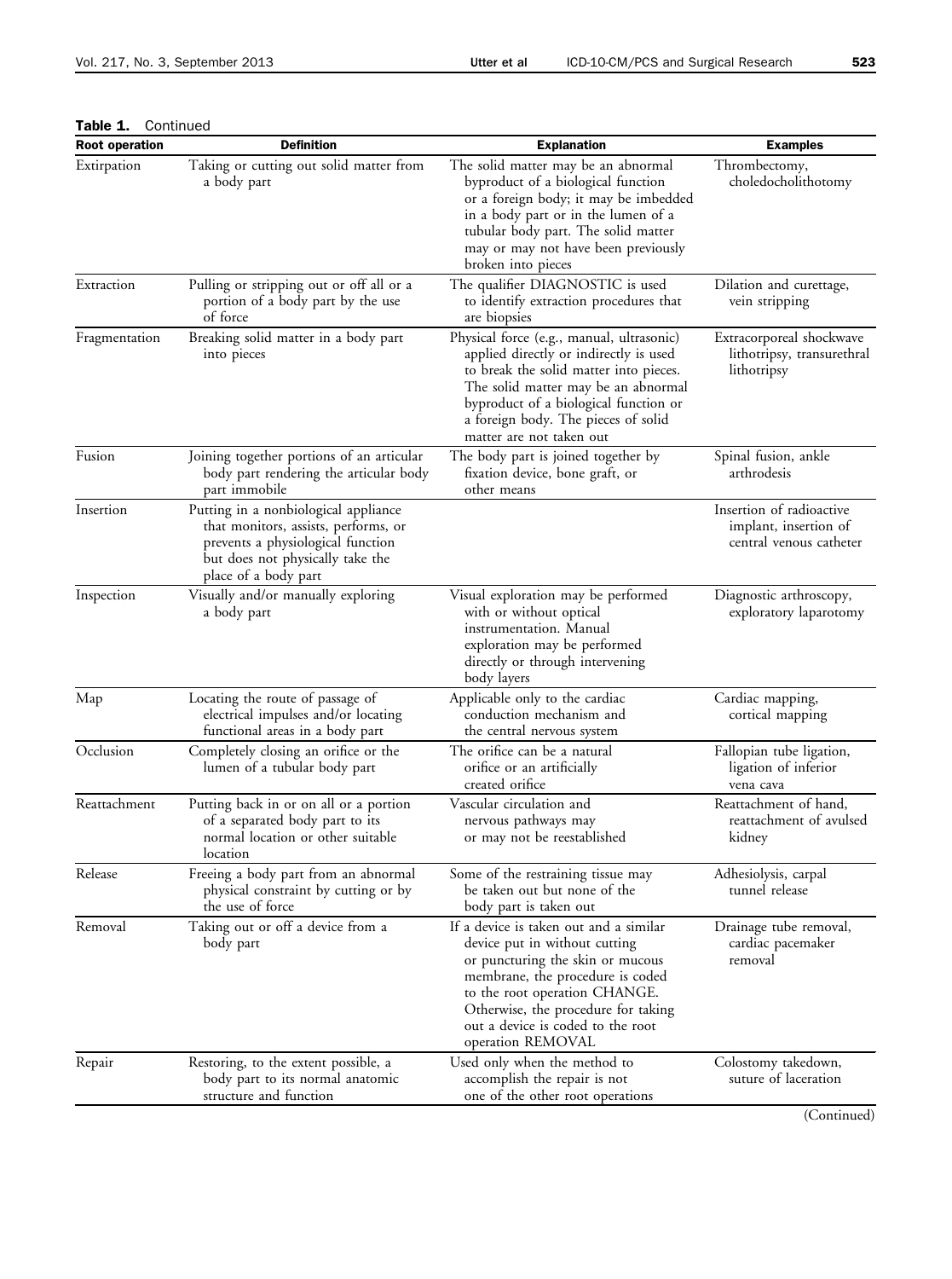| Root operation  | <b>Definition</b>                                                                                                                                                                                      | <b>Explanation</b>                                                                                                                                                                                                                                                              | <b>Examples</b>                                                                  |  |  |
|-----------------|--------------------------------------------------------------------------------------------------------------------------------------------------------------------------------------------------------|---------------------------------------------------------------------------------------------------------------------------------------------------------------------------------------------------------------------------------------------------------------------------------|----------------------------------------------------------------------------------|--|--|
| Replacement     | Putting in or on biological or synthetic<br>material that physically takes the<br>place and/or function of all or a<br>portion of a body part                                                          | The body part may have been<br>taken out or replaced, or may<br>be taken out, physically eradicated,<br>or rendered nonfunctional during<br>the Replacement procedure. A<br>Removal procedure is coded for<br>taking out the device used in a<br>previous replacement procedure | Total hip replacement,<br>bone graft, free<br>skin graft                         |  |  |
| Reposition      | Moving to its normal location, or<br>other suitable location, all or a<br>portion of a body part                                                                                                       | The body part is moved to a new<br>location from an abnormal location,<br>or from a normal location where<br>it is not functioning correctly. The<br>body part may or may not be cut<br>out or off to be moved to the new<br>location                                           | Reposition of undescended<br>testicle, fracture<br>reduction                     |  |  |
| Resection       | Cutting out or off, without<br>replacement, all of a body part                                                                                                                                         |                                                                                                                                                                                                                                                                                 | Total nephrectomy, total<br>lobectomy of lung                                    |  |  |
| Restriction     | Partially closing an orifice or the<br>lumen of a tubular body part                                                                                                                                    | The orifice can be a natural orifice<br>or an artificially created orifice                                                                                                                                                                                                      | Esophagogastric<br>fundoplication,<br>cervical cerclage                          |  |  |
| Revision        | Correcting, to the extent possible,<br>a portion of a malfunctioning<br>device or the position of a<br>displaced device                                                                                | Revision can include correcting a<br>malfunctioning or displaced device<br>by taking out or putting in<br>components of the device such as<br>a screw or pin                                                                                                                    | Adjustment of position of<br>pacemaker lead,<br>recementing<br>of hip prosthesis |  |  |
| Supplement      | Putting in or on biological or<br>synthetic material that physically<br>reinforces and/or augments the<br>function of a portion of a<br>body part                                                      | The biological material is non-living,<br>or is living and from the same<br>individual. The body part may<br>have been previously replaced, and<br>the Supplement procedure is<br>performed to physically reinforce<br>and/or augment the function of the<br>replaced body part |                                                                                  |  |  |
| Transfer        | Moving, without taking out,<br>all or a portion of a body<br>part to another location to<br>take over the function of all<br>or a portion of a body part                                               | The body part transferred remains<br>connected to its vascular and<br>nervous supply                                                                                                                                                                                            | Tendon transfer, skin<br>pedicle flap transfer                                   |  |  |
| Transplantation | Putting in or on all or a portion<br>of a living body part taken<br>from another individual or<br>animal to physically take the<br>place and/or function of all or<br>a portion of a similar body part | The native body part may or<br>may not be taken out, and the<br>transplanted body part may<br>take over all or a portion of its<br>function                                                                                                                                     | Kidney transplant,<br>heart transplant                                           |  |  |

#### Table 1. Continued

(Reprinted from Averill RF et  $al^{10}$ ).

of a perirectal abscess) and exactly what depth distinguishes an external from an open or via natural or artificial opening approach. The ICD-10-PCS also differs from ICD-9-CM in that when the approach is converted during the same operation, both the intended and actual root operations will be coded separately, although the former might be labeled as an "inspection," and the latter might be labeled as a "resection," "excision," etc.<sup>6</sup>

#### Unconventional or nonexistent procedures

A perusal of ICD-10-PCS will yield such interesting combinations as percutaneous resection of the pulmonary valve (02TH3ZZ), percutaneous endoscopic resection of the lungs (bilateral) (0BTM4ZZ), reattachment of the gallbladder (0FM4), and destruction of the duodenum (0D59). Although such unlikely procedures stretch the bounds of plausibility, the designers of ICD-10-PCS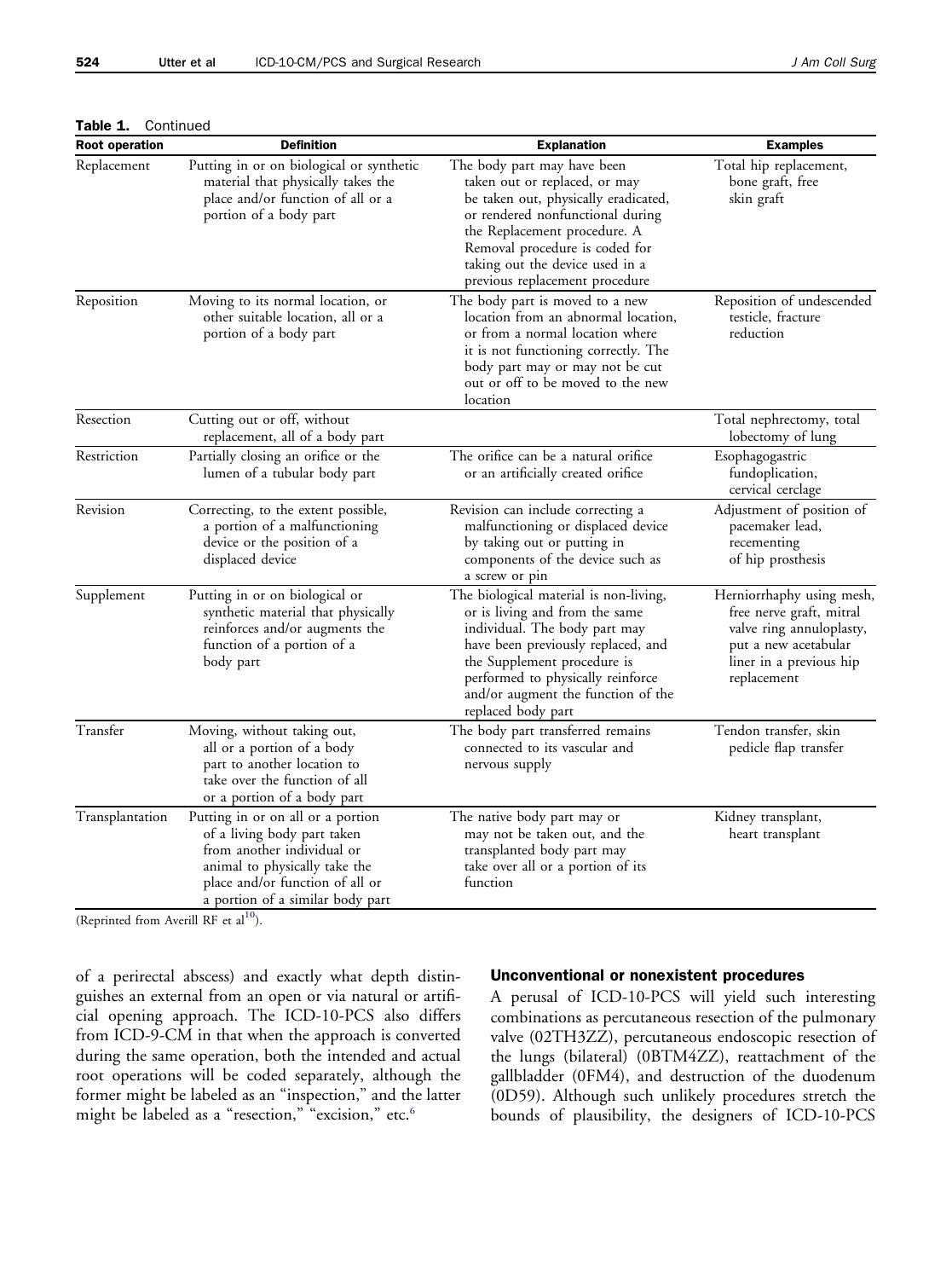<span id="page-9-0"></span>explicitly allowed for the possibility that they could occur. The main concern is that such codes might be selected in error by coders. Unless they are ultimately pruned from the classification through the ICD-10-CM/PCS Coordination and Maintenance Committee, users will need to tolerate their presence—and in some cases consider the possibility that procedures truly of interest might be miscoded with them.

### UNKNOWN ISSUES

Although hospitals and professional coders have been preparing for ICD-10-CM/PCS implementation for years, these classifications have not yet been put to realworld use. Coders will have many more codes to choose from, but they might not take full advantage of the entire spectrum of codes.<sup>12</sup> First, physician documentation will likely continue to limit the ability of coders to specify diagnoses and procedures. Second, encoding software and other resources, such as training workbooks and texts, as well as reimbursement algorithms, might steer coders to the most commonly used codes and away from others. Third, even with increased assistance from encoding software and electronic health records ("computer-assisted coding"), coders have finite time and incentive to specify codes to the extent possible in ICD-10-CM/PCS. Fourth, although CMS's version 5010 claims form now allows up to 25 diagnoses, 25 procedures, and 12 external causes, the number of code fields for a given hospitalization remains limited in some information systems, which will encourage coders to use one general code even when several specific codes might be preferred. Consistent with these limitations, one comparison of records dually coded in ICD-9-CM and Canada's version of ICD-10 (implemented in 2002) did not demonstrate any substantial improvement in the information content of administrative data, $13$  as did another recent analysis of US records using ICD-10-CM.<sup>12</sup> However, both studies evaluated ICD-10 coding before it gained maturity from actual use, so such coding might become more content rich as the code set evolves and as physicians and coders acclimate to its granularity.

If more than one root operation code can apply to a given procedure, users might have to consider all possibilities as they search for what is a single procedure in concept. Users might have to wait for some of these ambiguities to be resolved de facto by coder behavior or more formally adjudicated by the American Hospital Association's Coding Clinic on ICD-10-CM/PCS.

With such uncertainties, ICD-10-CM/PCS portends both challenges and opportunities for surgical researchers and quality-improvement professionals. Reconfiguring the entire disease and procedure classification system will be disruptive and, in particular, studies and programs that use administrative data from both before and after conversion to ICD-10-CM/PCS will be more difficult to conduct and interpret.<sup>[14](#page-10-0)</sup> Investigators and clinicians simply trying to understand new studies will need to appreciate how ICD-10-CM/PCS differs from ICD-9- CM. We encourage all users to explore the official tabular lists and indexes of both ICD-9-CM and ICD-10-CM/ PCS—available both in print and electronic format, with some presentations available for free on the internet<sup>7</sup>—to learn how these changes might affect their particular subject area. Certain approaches in the use of ICD-9- CM will have to be abandoned or substantially modified to be applicable to ICD-10-CM/PCS, but ICD-10-CM/ PCS will also undoubtedly open up other topics of investigation to new questions as the data accrue.

#### Author Contributions

Study conception and design: Utter, Romano

- Acquisition of data: Utter, Cox
- Analysis and interpretation of data: Utter, Cox, Owens, Romano

Drafting of manuscript: Utter

Critical revision: Cox, Owens, Romano

#### REFERENCES

- 1. World Health Organization. History of the development of the ICD. Available at: [http://www.who.int/classifications/icd/](http://www.who.int/classifications/icd/en/HistoryOfICD.pdf) [en/HistoryOfICD.pdf.](http://www.who.int/classifications/icd/en/HistoryOfICD.pdf) Accessed January 7, 2013.
- 2. National Committee on Vital Health Statistics. Attachment I. Development of ICD-10-CM and ICD-10-PCS. Available at: [http://](http://www.ncvhs.hhs.gov/031105a1.htm) [www.ncvhs.hhs.gov/031105a1.htm](http://www.ncvhs.hhs.gov/031105a1.htm). Accessed January 7, 2013.
- 3. US Department of Health and Human Services, Centers for Medicare and Medicaid Services. ICD-10 implementation planning. Available at: [http://www.cms.gov/Medicare/Coding/ICD10/](http://www.cms.gov/Medicare/Coding/ICD10/CMSImplementationPlanning.html) [CMSImplementationPlanning.html.](http://www.cms.gov/Medicare/Coding/ICD10/CMSImplementationPlanning.html) Accessed April 1, 2013.
- 4. US Department of Health and Human Services, Centers for Medicare and Medicaid Services. Administrative simplification: adoption of a standard for a unique health plan identifier; addition to the National Provider Identifier requirements; and a change to the compliance date for the International Classification of Diseases, 10th Edition (ICD-10-CM and ICD-10-PCS) medical data code sets. Final rule. Available at: [http://www.gpo.gov/fdsys/pkg/FR-](http://www.gpo.gov/fdsys/pkg/FR-2012-09-05/pdf/2012-21238.pdf)[2012-09-05/pdf/2012-21238.pdf.](http://www.gpo.gov/fdsys/pkg/FR-2012-09-05/pdf/2012-21238.pdf) Accessed January 7, 2013.
- 5. [Averill R, Bowman S. There are critical reasons for not further](http://refhub.elsevier.com/S1072-7515(13)00327-X/sref1) [delaying the implementation of the new ICD-10 coding](http://refhub.elsevier.com/S1072-7515(13)00327-X/sref1) [system. J AHIMA 2012;83:42](http://refhub.elsevier.com/S1072-7515(13)00327-X/sref1)–[48. quiz 49](http://refhub.elsevier.com/S1072-7515(13)00327-X/sref1).
- 6. Centers for Medicare and Medicaid Services.ICD-10-PCS Official Guidelines for Coding and Reporting 2013. Available at: [http://www.cms.gov/Medicare/Coding/ICD10/Downloads/pcs\\_](http://www.cms.gov/Medicare/Coding/ICD10/Downloads/pcs_2013_guidelines.pdf) [2013\\_guidelines.pdf](http://www.cms.gov/Medicare/Coding/ICD10/Downloads/pcs_2013_guidelines.pdf). Accessed March 23, 2013.
- 7. Centers for Medicare and Medicaid Services. Available at: [http://](http://www.cms.gov/Medicare/Coding/ICD10/) [www.cms.gov/Medicare/Coding/ICD10/.](http://www.cms.gov/Medicare/Coding/ICD10/) Accessed January 7, 2013.
- 8. [Butler R, Mills R, Averill R. Reading the fine print on ICD-10](http://refhub.elsevier.com/S1072-7515(13)00327-X/sref2) [conversions. Even highly automated conversions require](http://refhub.elsevier.com/S1072-7515(13)00327-X/sref2) [review. J AHIMA 2011;82:28](http://refhub.elsevier.com/S1072-7515(13)00327-X/sref2)-[31. quiz 32](http://refhub.elsevier.com/S1072-7515(13)00327-X/sref2).